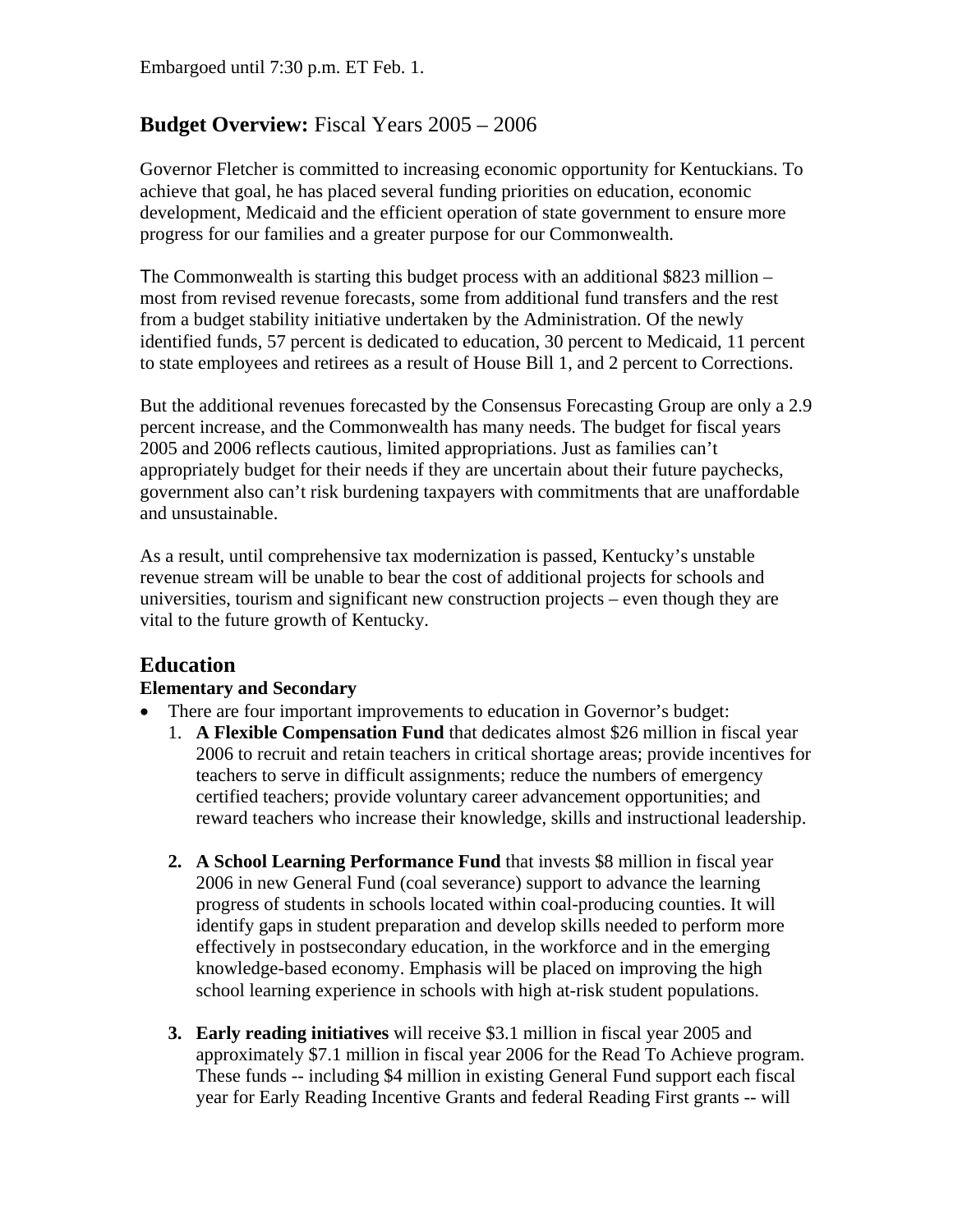strengthen Kentucky's capacity to have all students reading at grade level or above by the time they enter fourth grade. In addition, \$500,000 in fiscal year 2006 is provided to expand the adult and family literacy efforts of the Governor's Early Reading Initiative.

- **4. Additional SEEK funding** to accommodate the increased number of projected students.
- For fiscal year 2005, the recommended budget provides a 2 percent pay increase for the full school year for all local school district employees as well as an additional 1 percent pay increase effective January 1, 2005. Local districts will absorb the first 1.5 percent of the 2 percent pay increase for certified classroom teachers and classified employees in fiscal year 2005. State funds will cover the remainder of the raises.

In fiscal year 2006, the recommended budget provides state funding for the recurring cost of the pay raises mandated for fiscal year 2005 as well as additional mandated **pay increases of 2 percent for certified and classified local school district personnel**.

- \$4,031,800 in debt service for fiscal year 2005 and \$15,623,700 in fiscal year will help local school districts fund projects, such as **local school construction** and renovation for schools that have been ranked as urgent because of their disrepair.
- The **Governor's Scholars Program** will receive \$1,897,300 for fiscal year 2005 and \$1,939,400 in fiscal year 2006 – representing an increase of \$282,700 in fiscal year 2005 and \$324,300 in fiscal year 2006 over fiscal year 2004 levels.

#### **Postsecondary**

- \$41 million in one-time funds was transferred to the General Fund as a result of a budget shortfall, and this recommended budget provides \$**20 million in additional General Fund** in fiscal year 2005 to the universities and KCTCS to be used for targeted programs. In fiscal year 2006, an additional **\$11.7 million is provided to restore half of the recurring budget reductions** from fiscal year 2004. The funds are distributed back to the institutions in the same proportion as the original fund transfers and reductions.
- \$11,146,200 is provided in fiscal year 2006 for the costs associated with the maintenance and operations of 29 new facilities and 8 expanded facilities.
- \$3 million in fiscal year 2006 to expand the capacity of the KCTCS system to **train skilled employees** in the mining industry.
- \$1 million in fiscal year 2006 from Tobacco Settlement Phase I funds to provide salary bonuses for **University of Kentucky County Extension Agents**.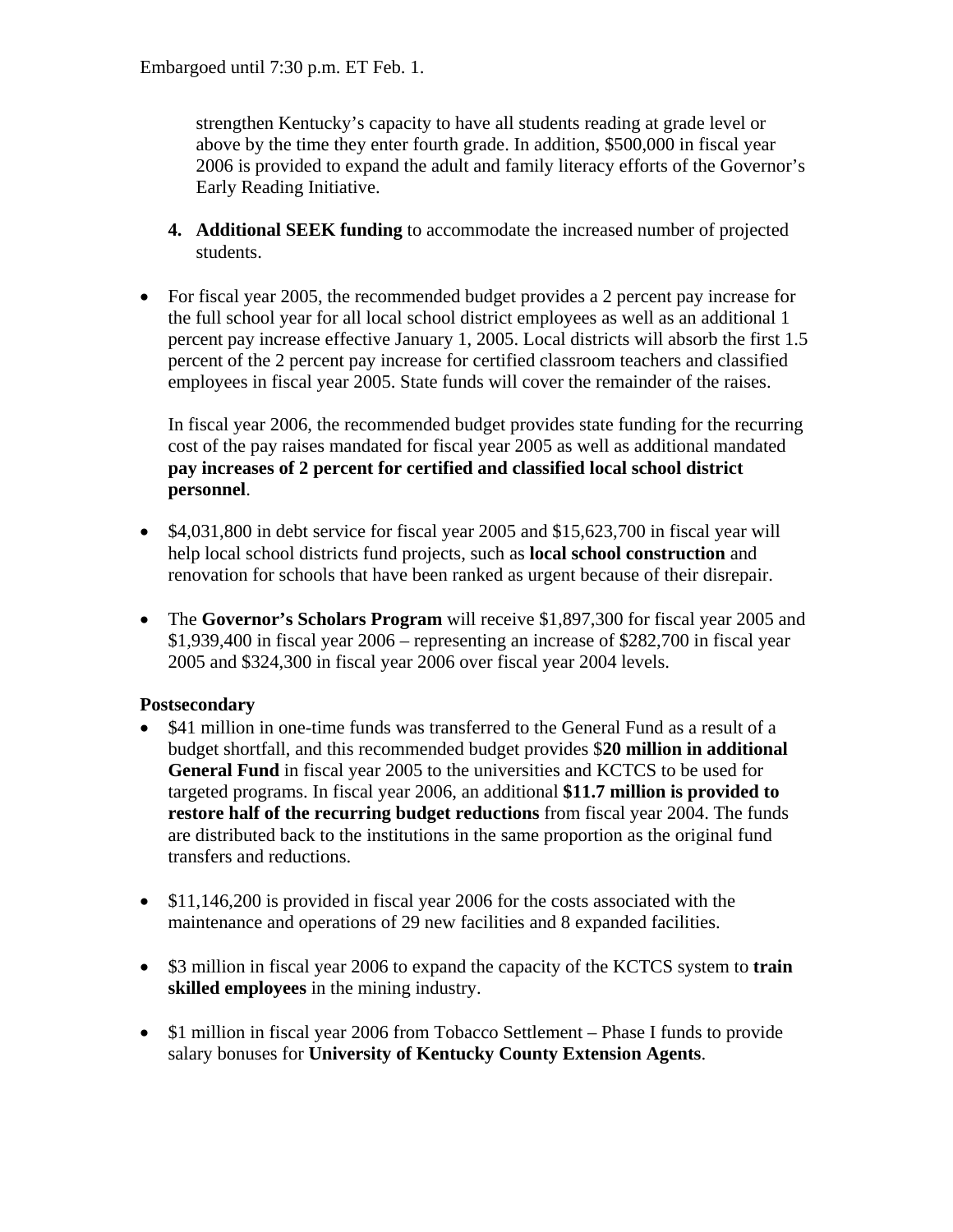Embargoed until 7:30 p.m. ET Feb. 1.

• As our troops return from active duty, the **Kentucky National Guard Tuition Award** Program will receive \$3,558,100 in restricted funds for fiscal year 2005 and \$4,358,100 million in fiscal year 2006 -- an increase of \$957,800 and \$1,757,800, respectively, over fiscal year 2004 levels.

## **Health and Family Services**

- \$93.5 million in General Fund increases in **Medicaid** and \$214,065,800 in Federal Funds for fiscal year 2005. In fiscal year 2006, \$160 million in General Fund and \$364,285,500 million in Federal Funds will be committed. Governor Fletcher is increasing state funding for the Medicaid program more in a single biennium than any other governor in Kentucky's history.
- Kentucky is one of only five states that conducts **newborn metabolic screenings** for only four disorders. Through an investment of \$2,106,000 in Restricted Funds in fiscal year 2006, two new mass spectrometers will be purchased to expand to 30 tests.
- \$33 million in **capital projects will be invested in technology** to help the Commonwealth better protect its most vulnerable citizens, improve efficiency and help detect fraud and abuse in Medicaid and other social services.

### **Economic Development, Commerce and Agriculture Policy**

- \$15 million in additional **economic development bond funds** will serve as incentives for the attraction and retention of industries to Kentucky -- \$5 million of this total will be dedicated to knowledge-based economy projects.
- Planning funds are provided to attract a federal research lab to Kentucky, and \$22 million in funding is provided to support the continued development of the **New Economy**.
- $$ 2$  million in fiscal year 2006 will be provided for seed money to position Kentucky to compete for a billion-dollar federal **pilot clean-coal plant**.
- \$200,000 in fiscal year 2006 will establish a **China office** and expand Kentucky's economic development presence in that region of the world.
- \$17 million is restored to the **Kentucky Agricultural Finance Corporation** and \$898,000 in General Fund debt service for fiscal year 2006.

#### **Transportation**

• Despite achieving numerous efficiencies, significant challenges exist for funding important road projects. In January, the Consensus Forecasting Group issued a lower Road Fund revenue estimate than it had given in its January 2004 estimates --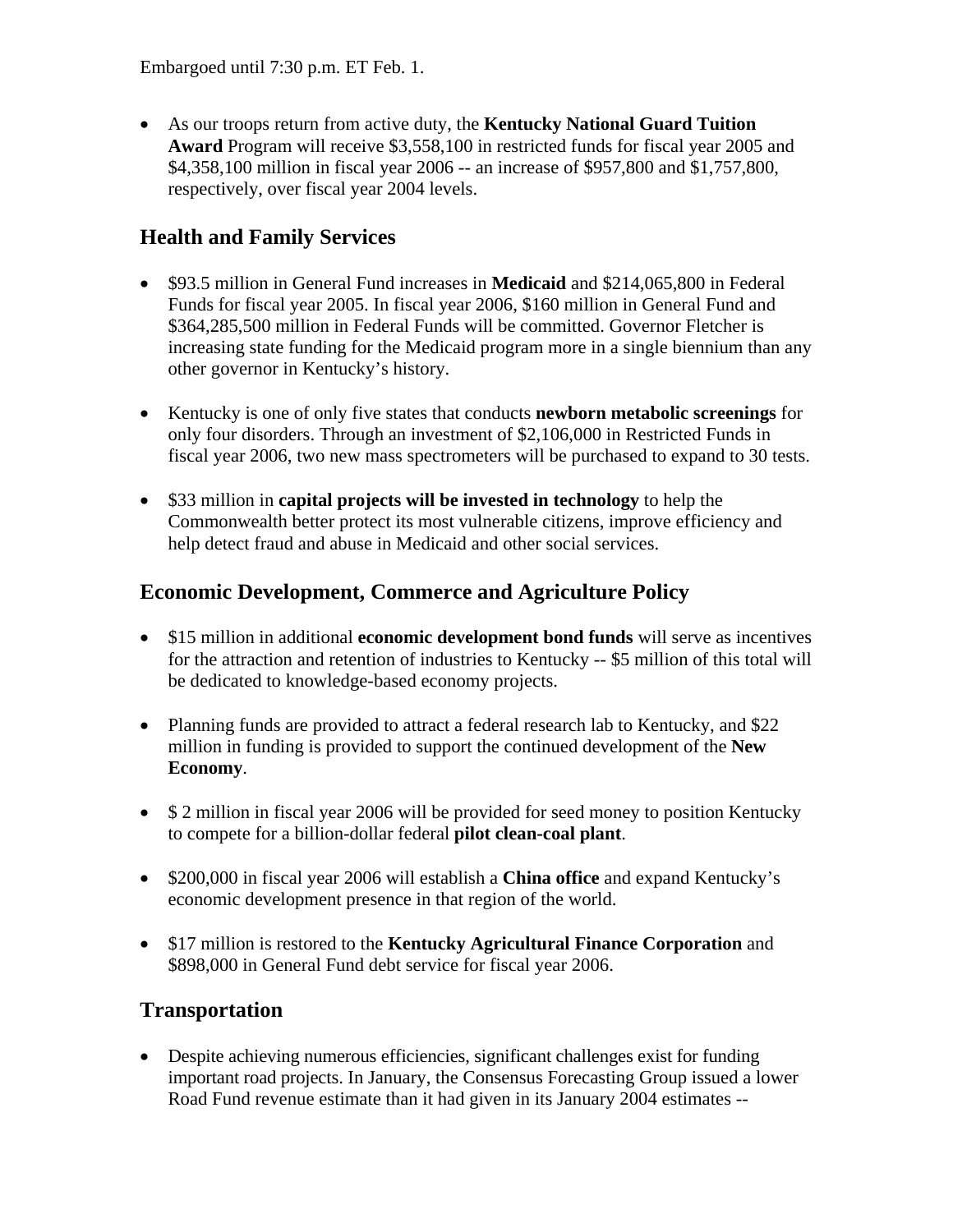Embargoed until 7:30 p.m. ET Feb. 1.

approximately \$21.7 million less in fiscal year 2005 and \$35.4 million less in fiscal year 2006.

- To add needed resources to an otherwise declining revenue stream, policy initiatives contained in the budget recommendation include:
	- The issuance of \$150 million in **Grant Anticipation Revenue Vehicle** (GARVEE) bonds to support reconstruction and major widening of interstate I-64, I-65, and I-75;
	- The usage of Toll Credits for matching federal highway funds;
	- The issuance of **Turnpike Authority bonds** totaling \$350 million;
	- A **Road Fund Revenue Initiative** that will freeze the penny on the motor fuels tax, collect motor vehicle usage tax at titling instead of registration, which limits the opportunity for tax avoidance; standardize the motor vehicle usage tax so purchased and leased cars are treated the same; and price the drivers' licenses fee at \$20 to cover the cost of issuance. It is estimated to generate about \$53 million in fiscal year 2006.

### **Justice, Public Safety and Drug Control**

- \$1.5 million in total funds in fiscal year 2005 is designated for the newly created **Office of Drug Control Policy**.
- An additional \$2 million in total funds in fiscal year 2006 will establish **regional drug courts** in coal-producing counties.
- **Other anti-drug initiatives** include \$1 million in fiscal year 2006 to fund treatment programs for non-violent offenders in county jails and \$500,000 for education programs for Eastern Kentucky school children.
- A new **Corrections** estimate of 19,069 inmates for fiscal 2005 exceeds last year's estimates by more than 1,600 prisoners. It is expected to rise to 20,200 in fiscal year 2006. To address that need, additional General Fund resources will go to:
	- **Local jails**, \$9.5 million in fiscal year 2005 and \$8.3 million in fiscal year 2006 at the current per diem rate of \$27.31;
	- **State-owned correctional facilities,** \$3,701,000 in fiscal year 2005 and \$13,639,000 million in fiscal year 2006; and
	- **Regional Juvenile Detention Centers**, \$1.9 million in fiscal year 2005 and \$2.8 million in fiscal year 2006.